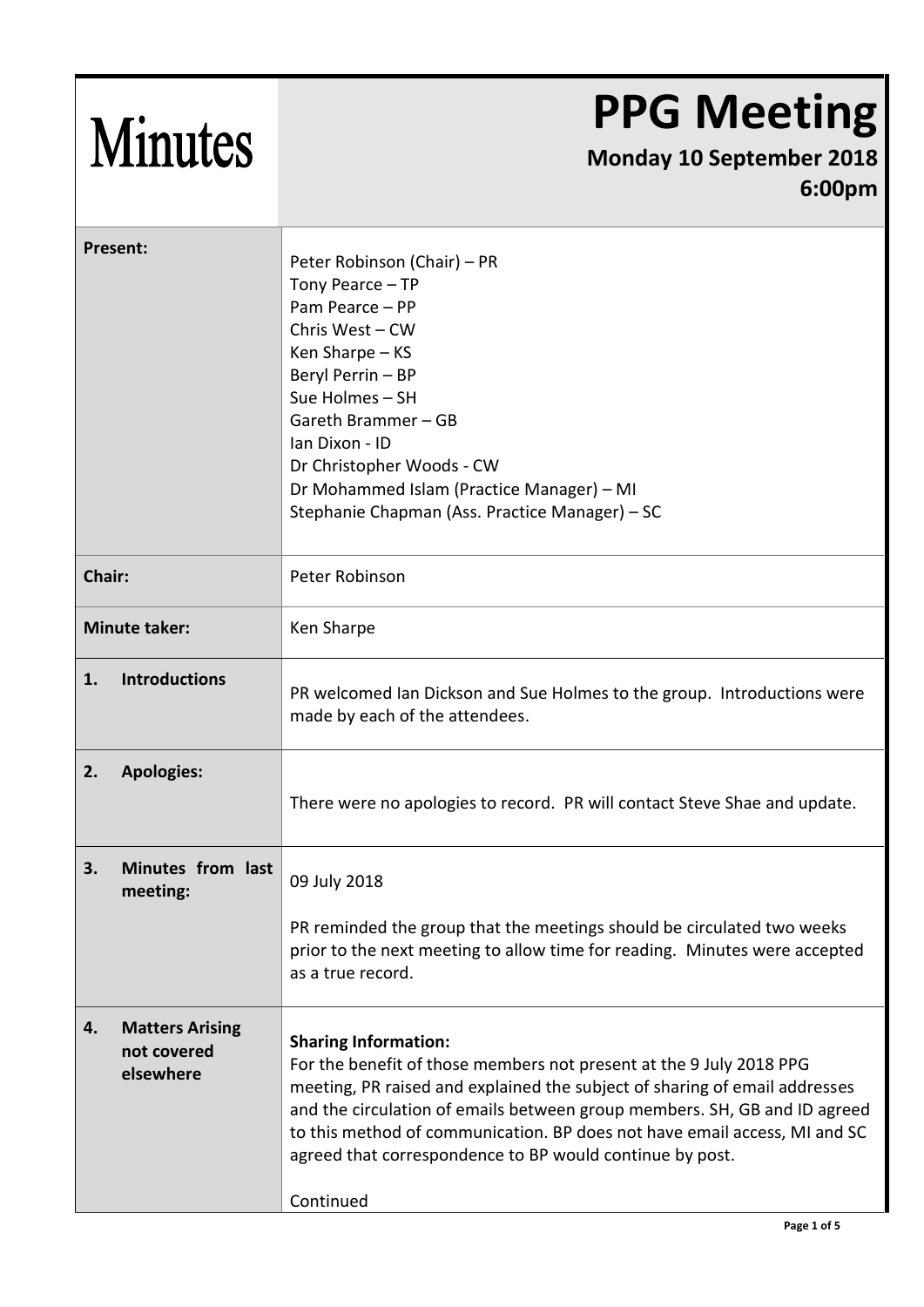| Continued<br>4                     | Flu Clinics: CW / MI / SC<br>Initial clinics had now been arranged and eligible patients had been and<br>would be contacted and advised of appointments. However, this did not<br>preclude patients making their own appointments. Further clinics would be<br>arranged subject to take up and availability of vaccines.<br>The group were advised that last year 5447 patients were eligible for flu<br>vaccines, of these 3337 patients took their appointments, 264 went to<br>pharmacies and 718 patients declined the offer of vaccination.<br>The group asked if they could offer the Practice constructive help at the clinic<br>and it was agreed that the Practice would circulate clinics dates and times<br>and that any volunteers could assist in a welcome/marshalling role at the<br>clinic. |
|------------------------------------|-------------------------------------------------------------------------------------------------------------------------------------------------------------------------------------------------------------------------------------------------------------------------------------------------------------------------------------------------------------------------------------------------------------------------------------------------------------------------------------------------------------------------------------------------------------------------------------------------------------------------------------------------------------------------------------------------------------------------------------------------------------------------------------------------------------|
| Yearly<br>Partnership<br>5<br>Plan | PR proposed and following group discussion it was agreed that it would be<br>effective for the group to prioritise discussions and proposals for the action<br>plan sub topics for the year ahead as follows:<br>1. Communication - Jan 2019 meeting<br>2. PPG Recruitment - Mar 2019 Meeting<br>3. Electronic Prescriptions System - May 2019 (It was further agreed<br>that it would be appropriate to invite Sebastian Gregory to advise on<br>the group on this subject)                                                                                                                                                                                                                                                                                                                                |
| <b>Practice Update</b><br>6        | <b>Staffing:</b><br>The group were advised of the following changes:<br>A new Lead Nurse had been appointed to commence with the Practice on 01<br>Oct 2018.<br>Two applicants had been interviewed with a view to appointment as a Nurse<br>and Health Care Assistant.<br>There were firm plans to recruit an additional Health Care Assistant.<br>Two administration staff had transferred from the Ashfield Medical Practice,<br>whose appointments, it was stated, had been most beneficial to the Practice<br>in its moves to upgrade and improve back office procedures.<br>The GP role allocated to what was Ashfield Medical Practice had now ceased.<br>Continued                                                                                                                                  |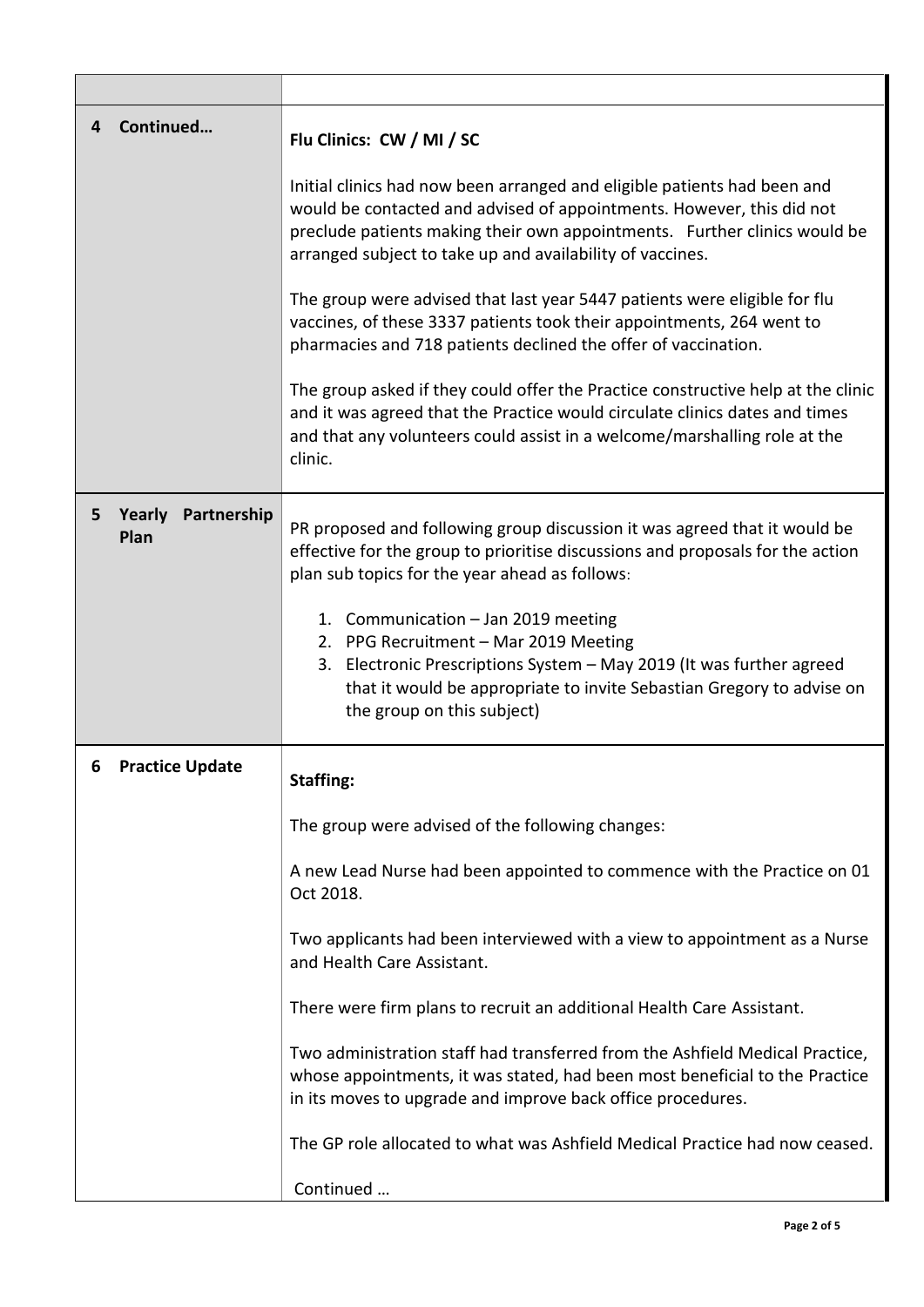| 6 | Continued | Extended access. CW / MI / SC                                                                                                                                                                                                                                                                                                                      |
|---|-----------|----------------------------------------------------------------------------------------------------------------------------------------------------------------------------------------------------------------------------------------------------------------------------------------------------------------------------------------------------|
|   |           | The scope and procedures for patient access under the Extended Provision<br>was outlined to and discussed by the group.                                                                                                                                                                                                                            |
|   |           | It was explained that appointment availability under this provision was:<br>Mon to Fri 6.30pm to 8pm<br>Sat morning 9am to 12 noon<br>Limited Bank Holiday provision                                                                                                                                                                               |
|   |           | These appointments were available on a rota basis at local participating<br>practices.                                                                                                                                                                                                                                                             |
|   |           | Patients wishing to avail themselves of an appointment must contact<br>reception as normal when the suitability, timing and location of attending<br>such an appointment would be discussed/agreed.                                                                                                                                                |
|   |           | Following discussion on the functioning of the Extended Provision the group<br>agreed there had been perceived improvements in patient/appointment<br>waiting time.                                                                                                                                                                                |
|   |           | Medical Staff – effective utilisation: CW / MI / SC                                                                                                                                                                                                                                                                                                |
|   |           | The group were advised of the emphasis that the Practice is placing on<br>ensuring that the most appropriate member of staff attend a patient<br>appointment.                                                                                                                                                                                      |
|   |           | Continuous attention is paid to making full and appropriate use of the<br>nursing staff and of the pharmacist roles.                                                                                                                                                                                                                               |
|   |           | Group members asked and contributed ideas to hopefully make patients<br>more aware of these roles. The Practice does endeavour to achieve more<br>awareness by displaying posters on site, including slots on the TV screen<br>footage and including information on the Practice website.                                                          |
|   |           | In response to a suggestion by GB for ANPs to be available, possibly in the<br>front of reception to direct patients towards their clinics, MI explained that it<br>was a difficult choice to take nurses away from operational matters to hold<br>awareness sessions. For the moment this would only be done at the annual<br>PPG/Practice event. |
|   |           | In response to a question by KS, it was explained that the Practice was<br>utilising lead nurses and the pharmacist to take more control over<br>appropriate face to face appointments and telephone repeat prescription re-<br>authorisations.                                                                                                    |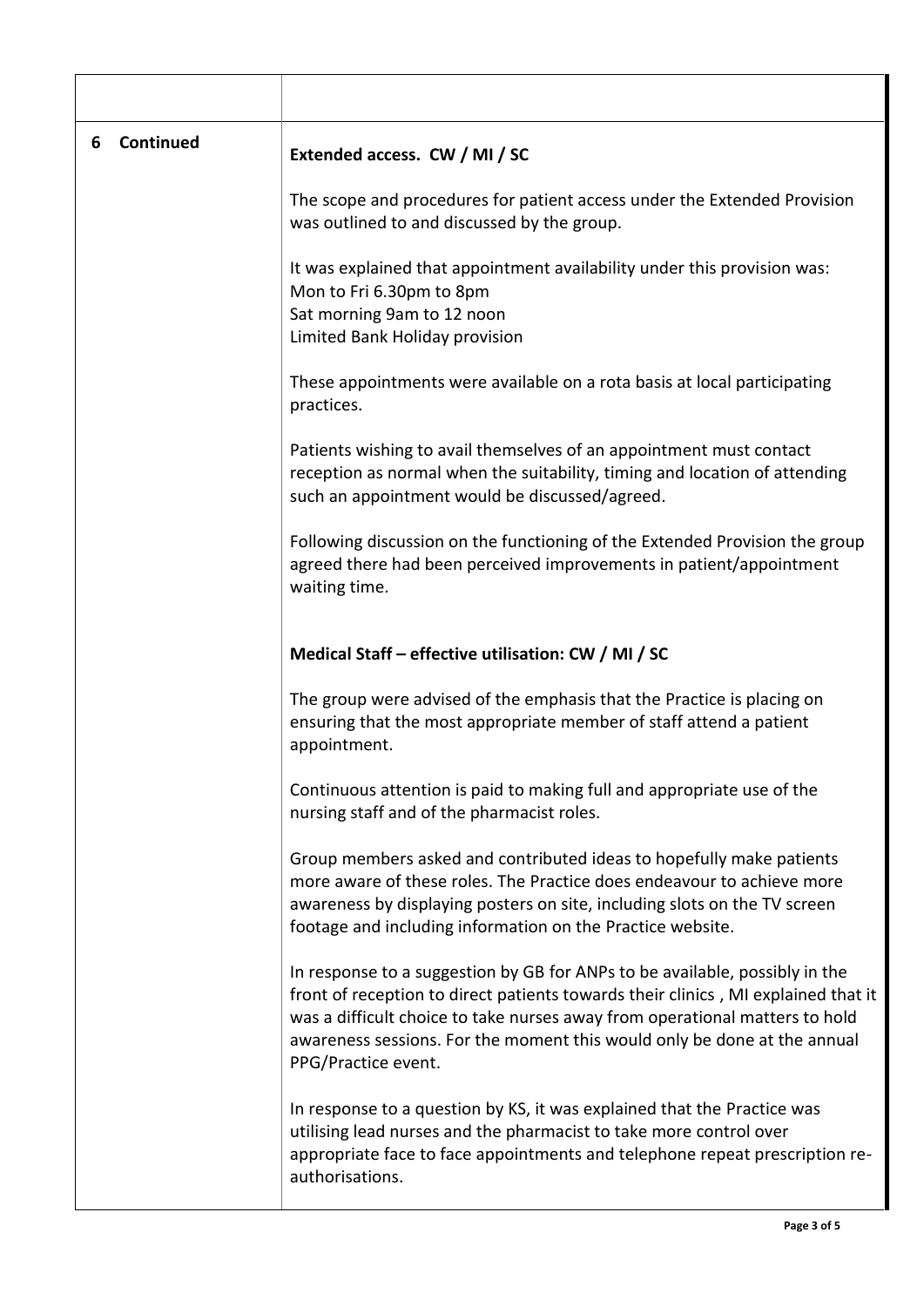| $\overline{ }$ | Continued                      | Did Not Attend (DNAs): CW / MI / SC                                                                                                                                                                                                                                                                                                                                                                                                                                                                  |
|----------------|--------------------------------|------------------------------------------------------------------------------------------------------------------------------------------------------------------------------------------------------------------------------------------------------------------------------------------------------------------------------------------------------------------------------------------------------------------------------------------------------------------------------------------------------|
|                |                                | For the Jan – Aug period there were 2085 DNAs out of 49895 appointments.                                                                                                                                                                                                                                                                                                                                                                                                                             |
|                |                                | CW explained there had been no exaggerated trend movements for the<br>Practice and whilst other Practices may have improved ratios, ours unlike<br>others, did not have an automatic discharge level for patients failing to<br>attend appointments.                                                                                                                                                                                                                                                 |
|                |                                | The group, having discussed the matter previously are aware that some of<br>our re-occurring DNAs are affected by many socio-economic problems e.g<br>drug misuse issues; alcohol; mental health and housing and fully support the<br>Practice in their compassionate attitude to these issues.                                                                                                                                                                                                      |
|                |                                | At the suggestion of SH, Practice staff agreed to explore the possibility of<br>conveying to appropriate patients what the cost of a DNA entails, using a CCG<br>average cost calculation.                                                                                                                                                                                                                                                                                                           |
|                |                                | <b>Practice Update Overview:</b>                                                                                                                                                                                                                                                                                                                                                                                                                                                                     |
|                |                                | CW, MI and SC gave the group an in-depth overview of current demands and<br>pressures on the Practice including but not exclusive to changes to the<br>Coroners Rules, the new Data Protection Regulations and, at the prompting<br>of group members, the impact of the use of illegal substances in the local<br>community. Waiting times for appointments were higher because of staff<br>and GP holidays. ANPs helo with patient having lesser needs giving GPs more<br>time with other patients. |
|                |                                | CW completed the overview by stating that the Practice believed that 'they<br>were in a good place at moment about staffing levels and the ability to cope<br>with anticipated demands.                                                                                                                                                                                                                                                                                                              |
|                |                                | However, this would not lead to complacency as the Practice was always<br>looking at ways to improve access, treatments and their overall ability to care<br>for their patients, particularly in ensuring that the "right people" were in the<br>"right place" throughout the Practice. GPs with special interests were know<br>by practice staff allowing patients to be directed to particular expertise<br>available.                                                                             |
| 8              | Items agreed<br>last<br>agenda | The two items agreed for inclusion on this meeting's agenda:                                                                                                                                                                                                                                                                                                                                                                                                                                         |
|                |                                | Action Plans - two main priorities, actions to go forward.<br>1.<br>This subject is covered at Item 5 above.                                                                                                                                                                                                                                                                                                                                                                                         |